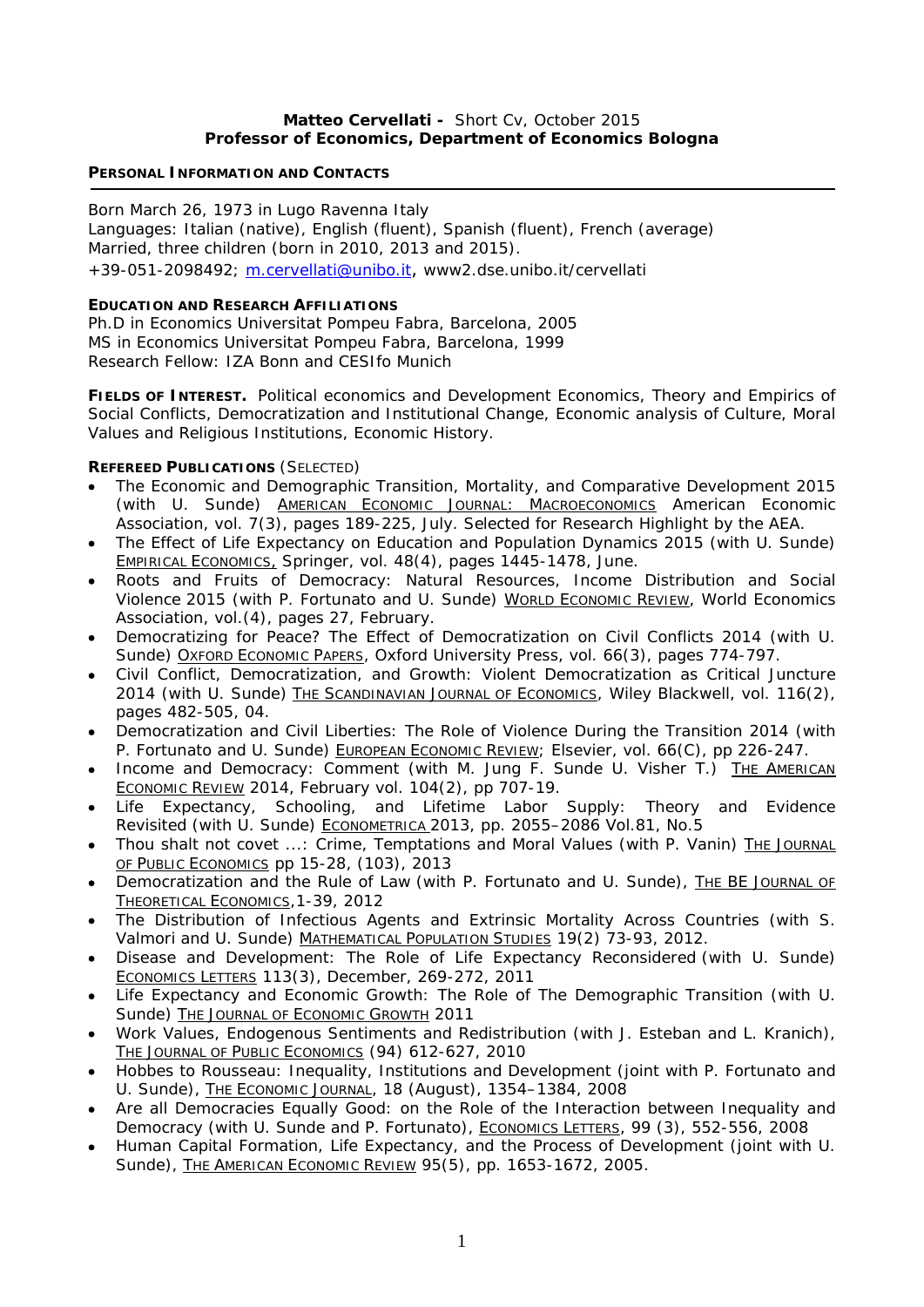## **ONGOING RESEARCH**

- *Trade Liberalization, Democratization and Technology Adoption* (with A. Naghavi and F. Toubal) IZA DP 7132-2013.
- *Pathogens, Weather Shocks and Civil Conflicts* (with U. Sunde and S. Valmori). New version of Disease Environment and Civil Conflicts IZA DP 5614 -2011.
- *Demographic Dynamics and Long-Run Development: Insights for the Secular Stagnation Debate* (with U. Sunde and K.F. Zimmermann)
- *Malaria Risk and Civil Violence: A Disaggregate Analysis for Africa* (with E. Esposito, U. Sunde and S. Valmori) mimeo
- *"Bite and Divide": Malaria and Ethno-Linguistic Diversity* (with G. Chiovelli and E. Esposito), mimeo
- *Unified Growth Empirics 1880-2000* (with F. Murtin and U. Sunde)
- *Transition from Stagnation to Growth: Democratization and the Demographic Transition*  (with G. Meyerheim and U. Sunde), mimeo
- *The Legacy of Inclusive Political Institutions in History: Disaggregated Analysis for Italy 1000*‐*1800* (with P. Buonanno, S. Lazzaroni and G. Prarolo).
- Political Fragmentation and Local Fiscal Policies: Exploiting a New Instrument (with G. Gulino and P. Roberti) mimeo
- *Health Shocks, Population Dynamics and Economic Development in Pre-Industrial Europe 1000-1800* (with S. Lazzaroni and G. Prarolo)
- *On the Emergence and Economic Role of Religious Norms: A Simple Theory with an Empirical Application to the Protestant Reformation* (with U. Sunde)
- *Religious Norms and Long Term Development: At Theory of Insurance, Human Capital and Technological Change* (with M. Jansen and U. Sunde)

## **TEACHING**

- Macroeconomics (2003-2013). BA International Science and Diplomacy

- Theory of Institutions, Growth and Development (from 2006). Master International Science and Diplomacy

- Theory and Empirics of Comparative Development (from 2013). LMEC, Economics Bologna

- Comparative Development, Institutions and Demography (from 2009). PhD Economics, Bologna.

- Political Economics of Institutional Change and Comparative Development, Guest Course, LMU Munich 2015

## **OTHER RESEARCH RELATED ACTIVITIES**

**Director of the PhD in Economics, Department of Economics Bologna.** (since 2013). Webpage: www.phdeco.unibo.it

## **Refereeing Activity**

 Journals: (Selected) American Economic Review, Canadian Journal of Economics, Econometrica, Economica, Economic Inquiry, Economic Journal, Economics and Politics, European Economic Review, Explorations in Economic History, International Economic Review, Journal of Economic Growth, Journal of the European Economic Association, Journal of European Political Economy, Journal of Economic Behavior and Organization, Journal of Health Economics, Journal of Peace Research, Journal of Political Economy, Journal of Population Economics, Journal of Public Economics, Journal of Public Economic Theory, Quarterly Journal of Economics, Labor Economics, Macroeconomic Dynamics, Research in Economics, Review of Economics Studies, Review of Economics and Statistics, World Bank Economic Review, Scandinavian Journal of Economics, Theoretical Economics.